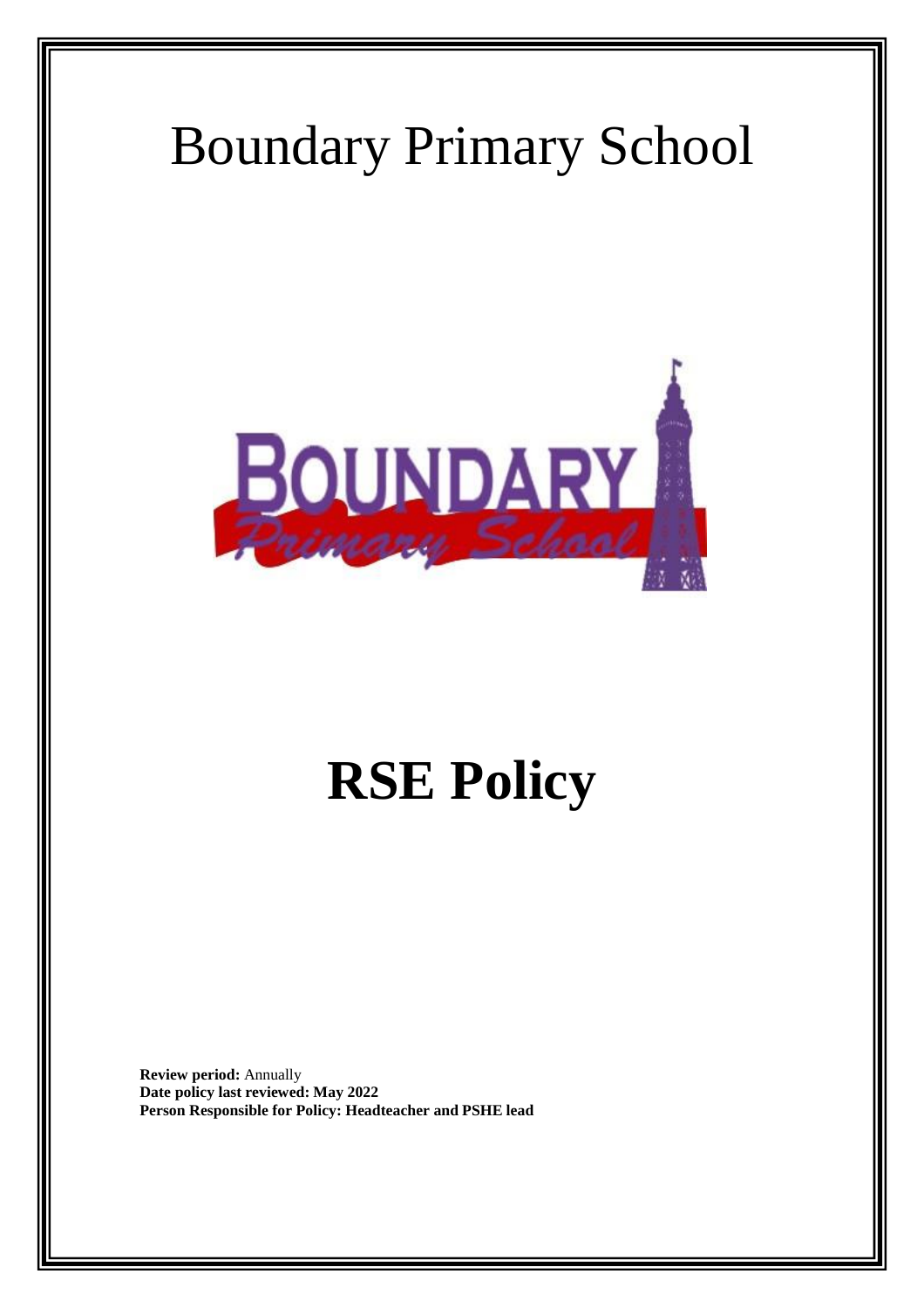## **Boundary Values and Ethos**

At Boundary School, our mission is to ensure all children are provided with the opportunities to succeed to the best of their ability – to become happy, confident, caring, trustworthy and community-minded people with their own positive vision for the future.

We care about your child/children beyond their academic abilities within the classroom and value each child as an individual whilst appreciating the ups and downs of life they each face. The emotional health and well-being of your child is of utmost importance to us, as we want all children that come to our school to be happy and content and to achieve their full potential in life.

We believe in the importance of lifelong learning and the contribution made by each individual to our community of learners. This includes all children, parents, staff, Governors and the wider community.

We have a highly experienced and trained pastoral team who are able to offer a variety of different interventions and support for both you and your children.

"We work as one to be the best we can be"

#### **Introduction**

The teaching of Relationships and Sex Education at Boundary Primary School, using an integrated and consistent approach, is an important aspect of pupils' education. Today's children and young people are growing up in an increasingly complex world and living their lives seamlessly on and offline. This presents many positive and exciting opportunities, but also challenges and risks. It is crucial that all children and young people need to know how to be safe and healthy, and how to manage their academic, personal and social lives in a positive way. It is important that it is taught sensitively and inclusively, with respect to the backgrounds and beliefs of all pupils and parents while always with the aim of providing pupils with the knowledge they need of the law.

At Boundary we aim to put in place the key building blocks of healthy, respectful relationships, focusing on family and friendships, in all contexts, including online. This will sit alongside the essential understanding of how to be healthy. Relationships and Sex Education includes supporting young people in developing self-confidence in preparing for physical and emotional changes into adulthood.

At Boundary Primary School we believe that the teaching of Relationship and Sex Education should be shared with parents and be mutually supportive and complementary. It promotes an understanding of the range of family types and other people who contribute to providing children with the care, love and support they need to grow and develop. In this document, Relationships and Sex Education relates to 'learning about physical, moral and emotional development.' It is about understanding the importance of family life, stable and loving relationships, respect, love and care and promoting the British value of tolerance. We do not use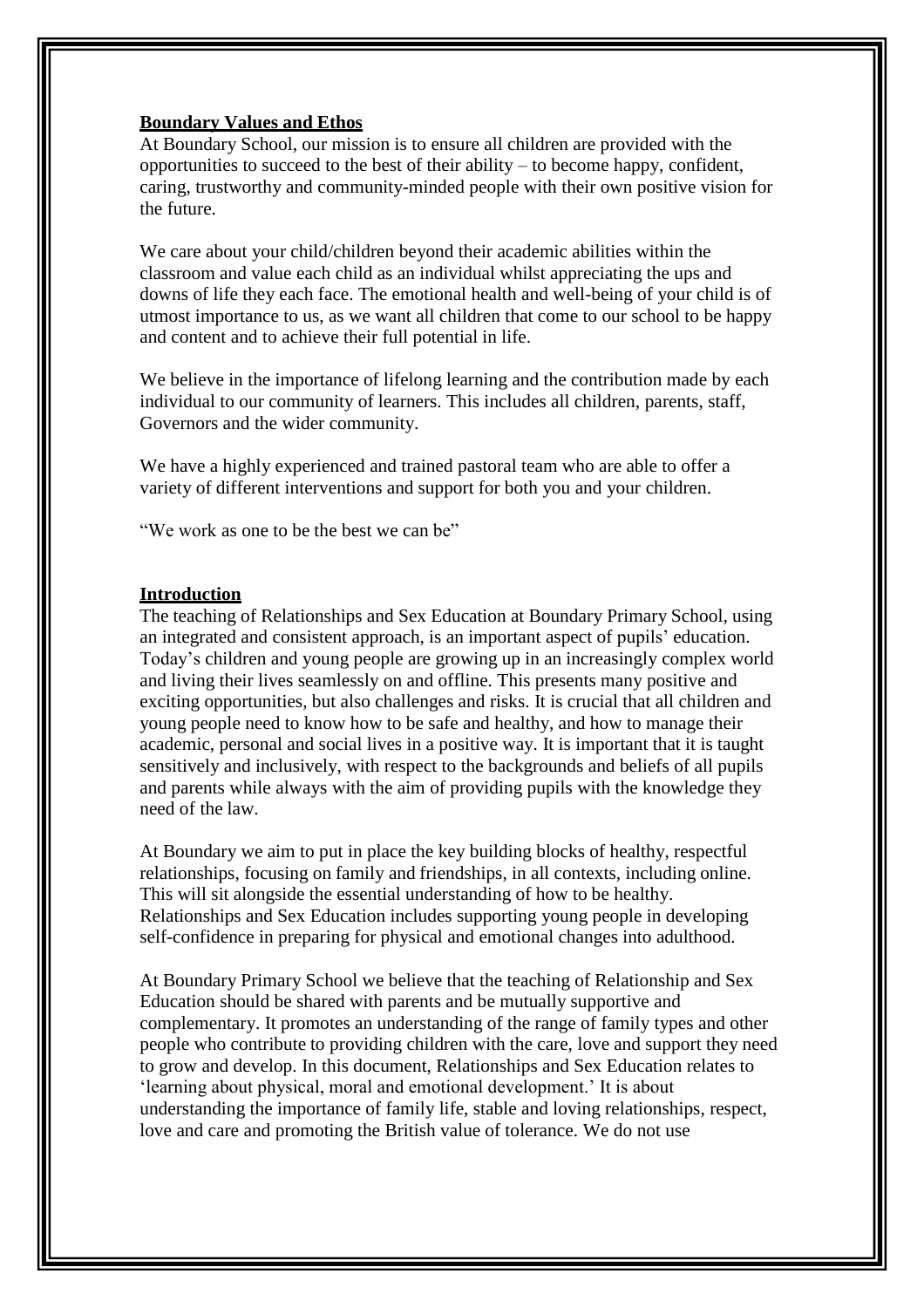Relationships and Sex Education as a means of promoting any form of sexual orientation.

In line with the Government's directive this policy has been determined by the Governing Body in conjunction with the Head Teacher and relevant staff. This policy has been developed to ensure that all staff and parents or carers are clear about the statutory requirements regarding Relationships and Sex Education, and that the pupils receive their educational entitlement. Through implementation of this policy, the school will meet specific aspects of the legal and statutory requirements.

## **Statutory Requirement**

This school complies with the requirements of the Equality Act and the Public Sector Equality Duty in addition to complying with the statutory guidance on Relationships Education, Sex Education (RSE) and Health Education.

Every child is entitled to receive Relationships Education at Primary School. Sex Education may be taught in Primary School if it is appropriate to do so. As a school, it is our intention that all children have the opportunity to experience a programme of Relationships and Sex Education at a level, which is appropriate for their age and physical development, with differentiated provision if required.

## **The Moral and Values Framework**

Relationships and Sex Education is required to be taught within a moral framework. Children will learn about moral values through all aspects of school life and in all curriculum areas, not just in Relationships and Sex Education. As a school we aim

to:

- help pupils develop sensitivity and respect for themselves and others;
- provide a friendly and caring environment in which children feel safe and are able to ask questions and further their understanding;
- support pupils in taking responsibility for their actions and the consequences of their actions;
- provide equality of opportunity for all children in a caring community in which each individual is encouraged to make a valuable contribution.
- develop children of excellent character who can are well equipped with the skills to become good citizens in the wider community.

#### **Context**

At Boundary Primary we teach Relationships and Sex Education in the context of the school's aims and values framework. Whilst Relationships and Sex Education in our school means that we give children information about sexual behaviour, we do this with an awareness of the moral code and values which underpin all work in school. In particular, we teach Relationships and Sex Education with the beliefs that:

- it should be taught in the context of loving relationships and family life;
- it is part of a wider personal, social, spiritual and moral education process;
- children should be taught to have respect for their own bodies;
- children should learn about their responsibilities to others, and be aware of the consequences of sexual activity;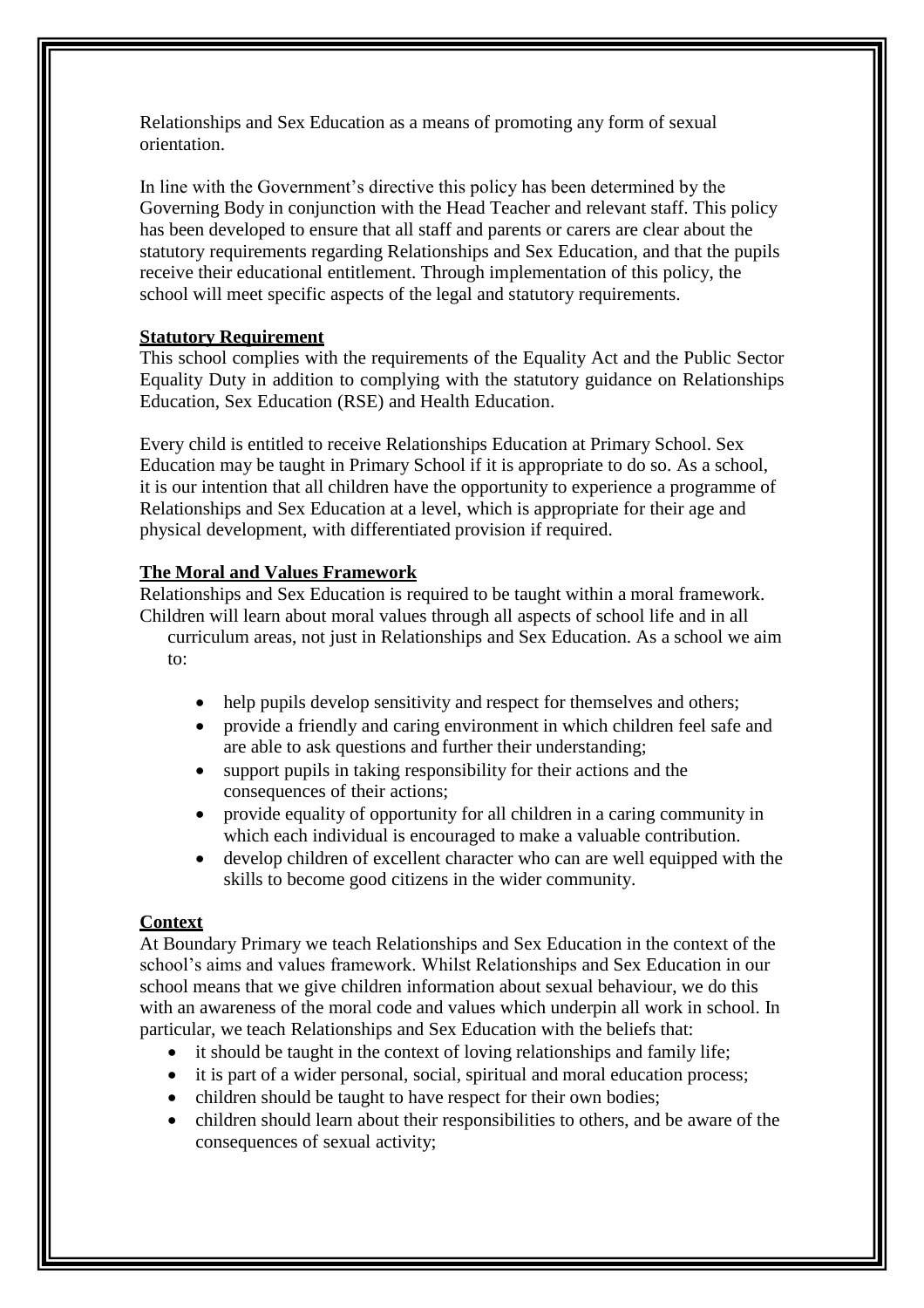- it is important to build positive relationships with others, involving trust and respect;
- children need to learn the importance of self-control.

### **Teaching and Learning, including the delivery of the curriculum**

Relationships and Sex Education is taught discretely where possible by class teachers. However, some lessons require trained teachers or Health Professionals, such as the school nurse, this will be organised by the school PSHE lead at the request of the class teacher. When deciding on external agencies and resources to use, we willmake appropriate checks to ensure that the agencies' approach to teaching relationships education, relationships and sex education and health education comply with our policies at Boundary. Some relationship aspects of the RSE curriculum are covered through our values curriculum, and areas of the biological aspects are covered during Science.

The curriculum for Relationships and Sex Education at Boundary Primary School is built into our current Personal, Social, Health and Economic Education (PSHE) Curriculum. Our PSHE curriculum maps out lesson objectives to be covered for each phase. These themes progress as children move through the school.

Relationships and Sex Education (including PSHE) is expected to be taught a minimum of 20 minutes a week. All statutory guidance must be evidenced and can be done in a range of ways including work in class books, videos, and photographs. Non-statutory areas should be evidences in class floor books. As part of our Relationships and Sex Education a minimum of 2 sessions per half term is to be spend looking at keeping safe including online safety.

Relationships and Sex Education, when possible, is taught through other subject areas (for example Science and PE) where we feel that they contribute significantly to a child's knowledge and understanding of his or her own body, and how it is changing and developing. Some areas of the curriculum are also linked with Religious Education, SMSC and British Values where children can reflect on family relationships, different family groups and friendship. They learn about rituals and traditions associated with birth, marriage and death and talk about the emotions involved.

A range of teaching methods which involve children's full participation are used to teach Relationships and sex education. These include use of video, discussion, looking at case studies, drama and role-play.

Relationship and Sex Education is usually delivered in mixed gender groups however, there may be occasions where single gender groups are more appropriate and relevant. Resources to teach Relationships and Sex Education include fiction, reference books, leaflets and extracts from videos.

Since Relationships and Sex Education incorporates the development of self-esteem and relationships, pupils' learning does not just take place through the taught curriculum, but through all aspects of school life including the playground.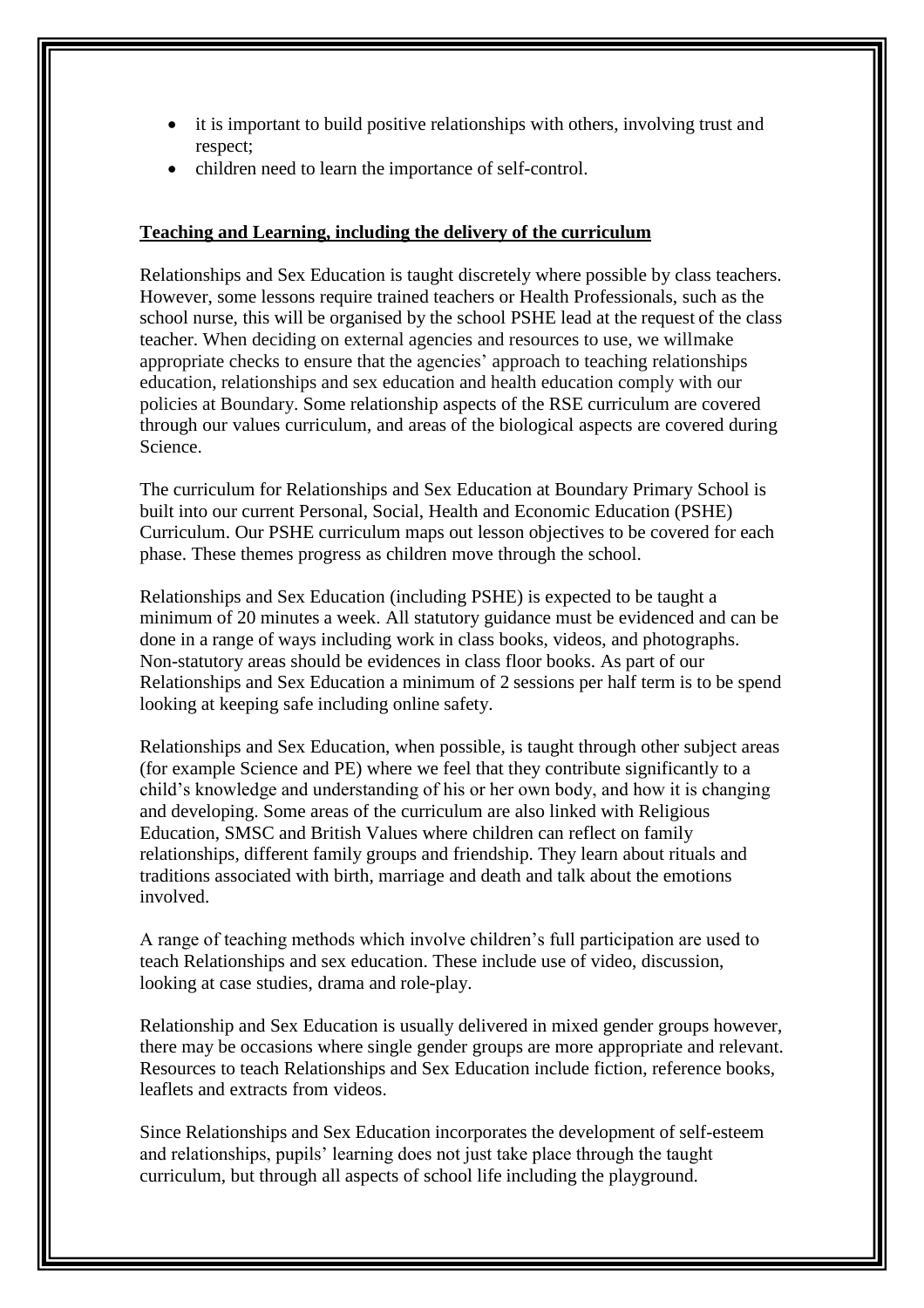### **The Specific Teaching of Sex Education**

We believe that broached sensibly and sensitively, sex education itself is appropriate and relevant for our Year 4, 5 and 6 children. We feel our approach is of great benefit to our young people, informing them, helping them to sensibly question and preparing them for both their present and their future in a society where issues of health, sex and sexuality are very prevalent.

The purpose of sex education is to provide knowledge about the process of human reproduction and the nature of sexuality and relationships. At the same time, it should lead to the acquisition of skills and attitudes which prepare children to manage their relationships in a responsible and healthy manner. It also provided a very important forum for children to discuss their own issues and ideas, clarifying issues, gaining correct information and reaching balanced views that many help them to avoid potential difficulties in the future.

Therefore, added to the above context RSE for our Year 4/5/6 children aims:

- To explain changes in the body relating to puberty, the varying time scales associated with these and what issues may cause young people anxiety and how they can deal with these.
- To present facts in an objective, balanced and sensitive manner, set within a clear moral framework, which emphasizes the importance of relationships.
- To provide a basic knowledge about the purpose of human reproduction (i.e. how a baby is conceived and born).
- To generate an atmosphere where questions about sexuality and reproduction can be asked and answered simply and truthfully without embarrassment on either side.
- To help children appreciate the value of stable family life and responsibilities of parenthood.
- To help children appreciate the need for proper care for all young creatures.
- To encourage children to consider the importance of dignity, respect for themselves and sensitivity towards the needs and views of others.
- To help children understand that they have rights and should have control over who touches or sees their bodies and to increase communication skills about these.
- To recognise that parents are key figures and the teaching offered by school should be complementary and supportive to this role.
- To provide a means of developing the total personality of the child, thus helping the overall development of all the children into well balanced human beings, who are able to take a responsible role within the society.
- Develop meaningful discussions about feelings and relationships and avoid an overly reproductive focus.
- Identify the different needs and learning styles of boys and girls and provide work and discussions in single sex groups, whenever possible.
- Provide a questions box, so that some questions can be asked anonymously, so that important issues aren't missed through a child's embarrassment.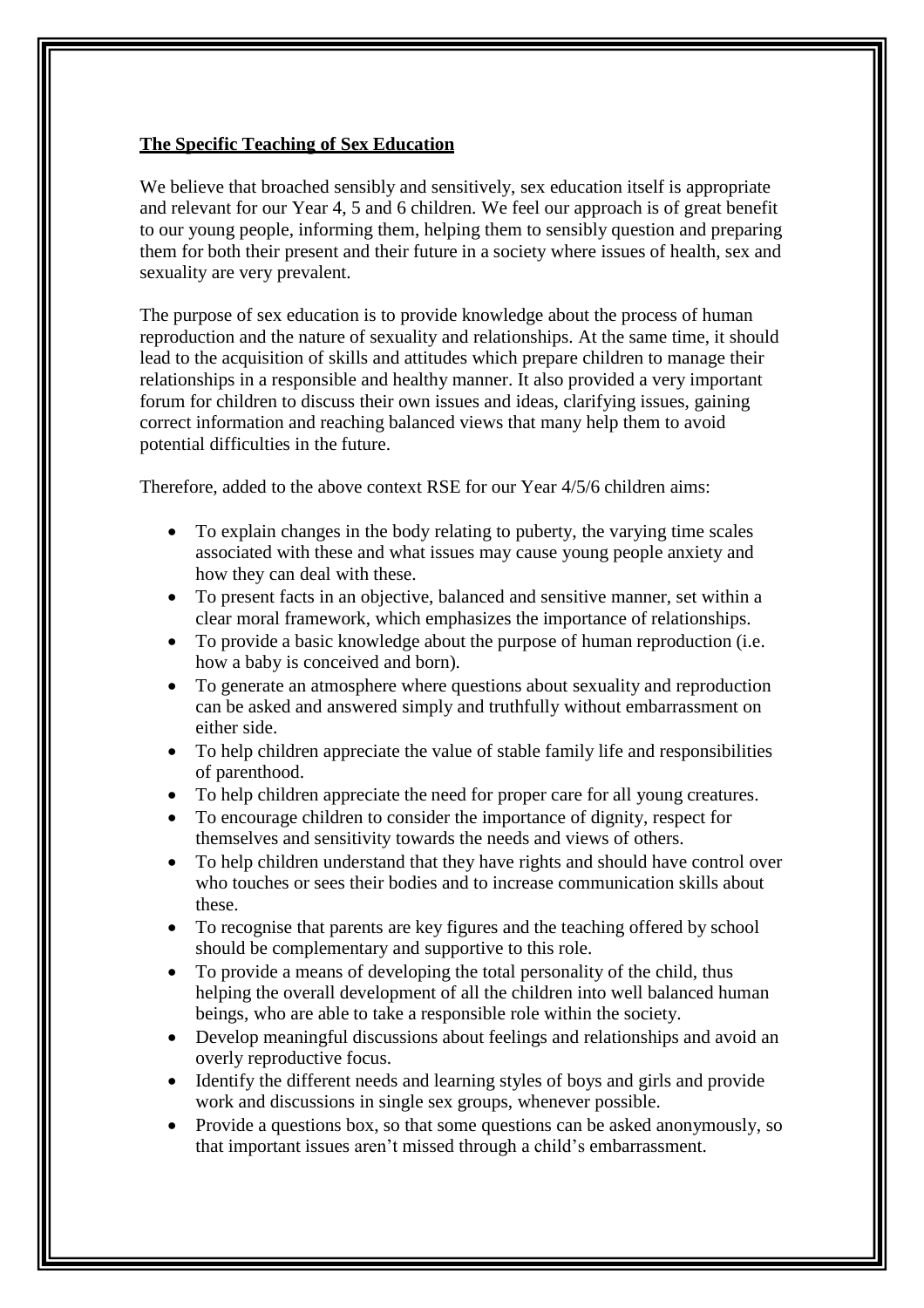It is also an essential part of this that pupils are helped to:

- Develop the maturity to discuss more personal subjects.
- Understand the importance of agreed ground rules such as, no one will have to answer a personal question, no one will be forced to join in a discussion, no on will laughed at, only the correct names for body parts with be used and meaning of words will be explained in a sensible and factual way.
- Talk to an appropriate adult if they have an anxiety knowing that their question will be treated privately.

As part of the ground rules the teacher will also set certain parameters in which the questions will be answered. Where children raise a concern or question that staff consider reflects and inappropriate sexual knowledge, parents will be contacted and/or a referral made to children's social care if it is believed it is a safeguarding issue.

## **The role of parents/carers**

As a school we are fully aware that the primary role in children's Relationships and Sex Education lies with parents and carers. We wish to build a positive and supporting relationship with the parents and carers of children at our school through mutual understanding, trust and co-operation.

In promoting this objective we:

- inform parents about the school's Relationships and Sex Education policy and practice;
- answer any questions that parents may have about the Relationships and Sex Education of their child;
- take seriously any issue that parents raise with teachers or governors about this policy or the arrangements for Relationships and Sex Education in the school.

# **The role of the Headteacher**

It is the responsibility of the Headteacher to ensure that both staff and parents are informed about our Relationships and Sex Education policy, and that the policy is implemented effectively. It is also the Headteacher's responsibility to ensure that members of staff are given sufficient training, so that they can teach effectively and handle any difficult issues with sensitivity.

## **The role of the RSE/PSHE Lead**

The subject lead will monitor this policy on a termly basis and report to the Headteacher on the effectiveness of the policy. This policy will be updated annually by the RSE lead, in consultation with the Head Teacher and Parents.

# **Confidentially**

Teachers will conduct Relationships and Sex Education lessons in a sensitive manner and in confidence. However, if a child makes a reference to being involved, or likely to be involved, in sexual activity, or indicates that they may have been a victim of abuse, this will be dealt with in line with our child protection policy.

## **Answering difficult questions**

If a child asks an explicit or difficult question, all staff will use their professional